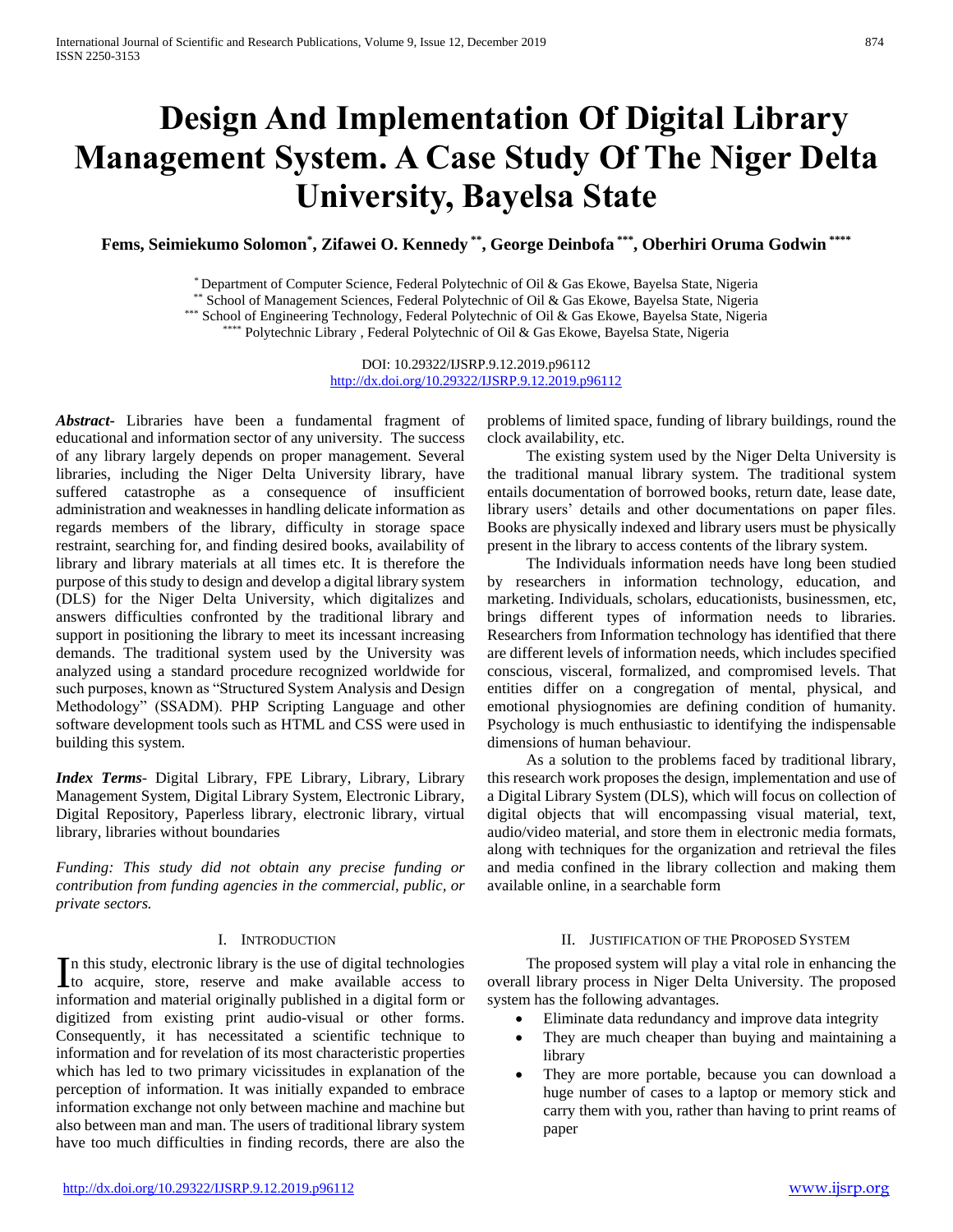- Centralized database model to manage student information
- By using cut and paste techniques they cut down on the amount of time required to prepare briefs and motions.

# III. ADVANTAGE OF THE PROPOSED SYSTEM

 The system would support round cluck availability, that is, the library system can be accessed at any time, 24 hours a day and 365 days of the year. Other advantages of the system include:

- Structured approach: The system would provide access to much richer content in a more structured manner i.e. one can easily move from a catalog to a particular book then to a particular chapter.
- Information retrieval: A user would be able to use any information (book tile, author, ISBN, department, faculty or level) about a book to search for and retrieve the book.
- No physical boundaries: A user can access the library from anywhere, as long as internet connection is available. A user needs not to go the library physically.
- Multiple access: The same resources can be accessed and or use at the same time by a number of users at same or different locations.

# IV. BACKGROUND OF THE STUDY

 From the point of view of information management, digital libraries are systems which combines the technology of digital computing, storage, communication, the content and software required to replicate, emulate, and spread the services of cataloging, collecting, finding and publishing information presented by the traditional libraries which is based on paper and other materials.

 From the point of view of a user of digital libraries, they are systems that offer a community of users with dependable access to a largely organized source or repository of information and knowledge.

 Generally, digital library (digital repository electronic library; as sometimes referred to) is an intensive assortment of digital objects which can comprise of text, audio/video material, visual material, stored as [electronic media](http://en.wikipedia.org/wiki/Electronic_media) formats (in contrast to print[, micro form,](http://en.wikipedia.org/wiki/Micro_form) or other media in the traditional libraries), along with techniques for organizing, storing, and retrieving the files and media confined in the library collection and making them available online, in a searchable form.

# V. STATEMENT OF THE PROBLEM

 One of the problems with the traditional library and its manual methods of organizing of information and materials is that it does not license the concurrent or multiple use of the same library materials by different library users at same time – dissimilar to the digital library services. It is considered unproductive and time uncontrollable, hence the need to exploit the advantages of the digital library which provides all library functions and or feature and make them accessible online at all time.

 Traditional libraries are restricted by storage space. A physical library has to employ large amount of money for the imbursement of staff, payment of rent, maintenance of book, and procurement of additional books. Library today, are made up of sophisticated tools that facilitate the finding of best information resources, delivering them to user's desktop, smart phones or mobile computing devices, which the traditional library cannot achieve. As to Michael Lesk [Lesk95] the biggest problem of the traditional libraries at the moment is the cost crisis now affecting their current services. Others problems are:

- 1. Lack of security.
- 2. Data redundancy
- 3. Unavailability of library resources at all time
- 4. Too much paper wastage.
- 5. Time consumption
- 6. Paper takes up a massive amount of room in the site.

 The distance which parts the library user and the library is one major difficulty: the yearning to visit a library deterioration by the remoteness. Must users of the library basically lack the time to go to the library.

# VI. AIM AND OBJECTIVE OF THE STUDY

 The main aim of the research work is the design and implementation of an electronic library system for Niger Delta University. This research work will create a platform where users can access the library content without considering opening or closing time of the library.

# VII. SIGNIFICANCE OF THE STUDY

 Digitalization can offer numerous advantages to libraries and library users. Some of the benefits stated by T.B. Rajashekar ([Raja02]) are mentioned below:

- Digital libraries make it superfluous for user of the library to go somewhere. A user can access a deal of information right from his/her home or at work, provided there is a computer and internet connectivity.
- Library contents/information can be updated continuously and much more easily. Keeping information up-to-date is made easier.
- Information and library content can be shared with friends and family with ease. By placing digital information on a server connected to the internet makes it accessible to everyone
- Ubiquity: a single electronic copy can be concurrently accessed from a great number of locations by multiple users.
- Information replication is achieved easily and economically, whereas replication of paper material is usually very expensive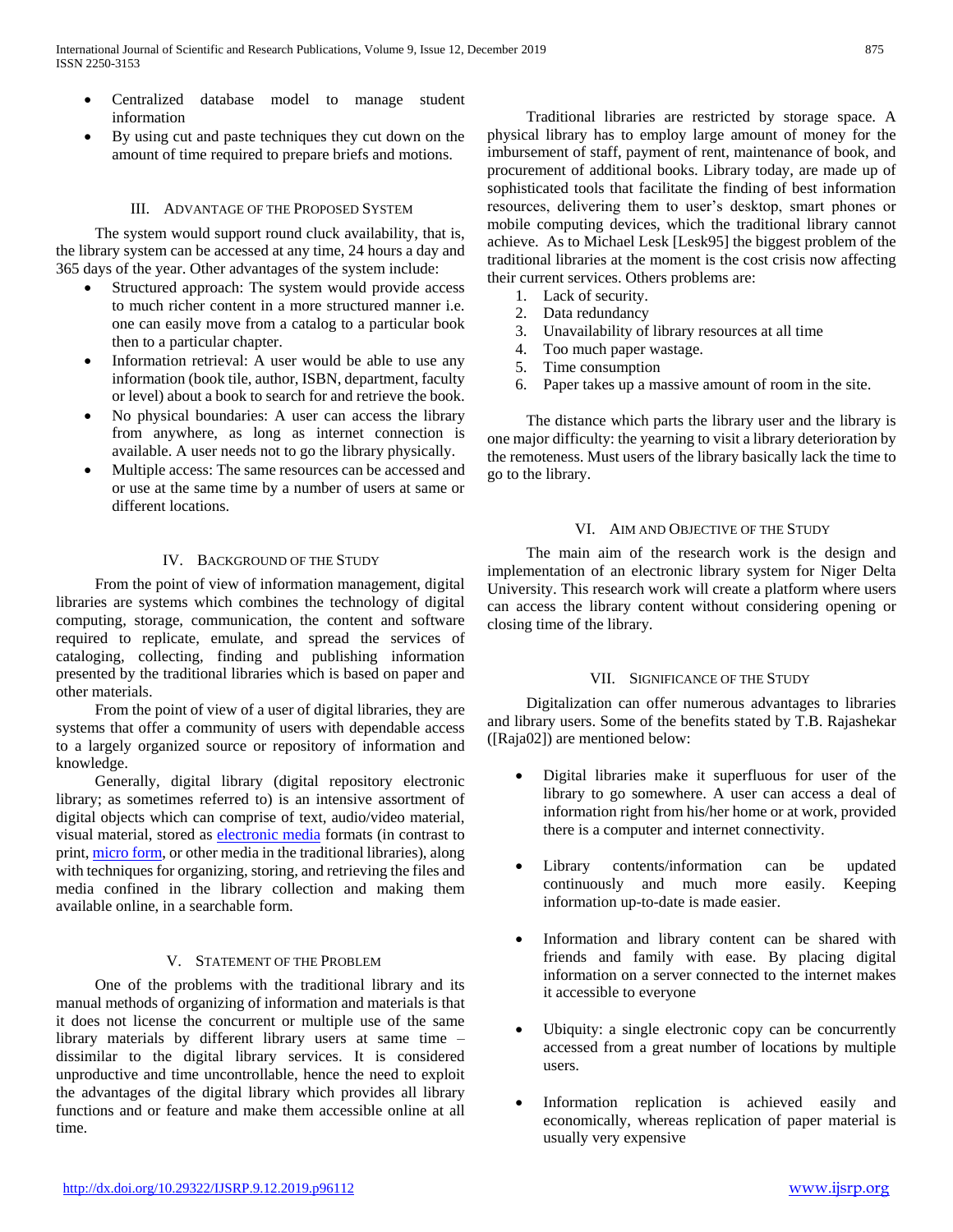- Digital libraries in contrast with conventional libraries allow collaboration and exchange of ideas
- Digital libraries are considered economical, since expensive building is not required, employment of professional staff and maintenance necessitated by conventional libraries are not no longer relevant.
- Access to Information is not limited by geography, it does not matter where in the world the document located.

## VIII. SCOPE OF THE STUDY

 The verdicts of this study were completed in the library section of the Niger Delta University (NDU). The scope of this study includes storage of digital books and materials. The management, tracking of digital assets and naming conventions, and the capability of making them available online, in a searchable form, for easy access.

#### IX. WORKS RELATED TO DIGITAL LIBRARY

 The history of university library development in Nigeria dates back to pre-independence time when the University of Ibadan and its library were established in 1948. As pointed out by Aguolu (1996), since independence in 1960, there has been unrelenting upsurge in the establishment of educational institutions at all levels especially university education. The proliferation of universities, despite the economic recession in the country since the 1980s, has increased the problems of the universities and their libraries so much that now their future seems uncertain. Added to these problems are the problems of ICTs in Nigerian universities as related to library development became obvious in the 70s, the developed world has devised various systems to simplify the flow of information both within and across countries. Developing countries are bidden to take lead of these devices. However, this invitation is not frequently willingly accepted by the developing nations like Nigeria due to some influencing factors. These include human factors, fear, and the

level of development-cum substructure of the nation. The instance of application of up-to-the-minute technology in the library should start with the acceptance of the new technology as these technologies had come to stay, not resenting with accept or not.

 Libraries in Nigeria and their users gave the imprint that we don't know of the proficiencies and abilities of the ICT or that we don't need ICT to improve our services or that it will take jobs away from us. There is no area of library operations to which the computer has not been applied with incredible advantages. You can unconditionally state that libraries in Nigerian were neither here nor there in the past ten years. In the past decades, whatever has been done in terms of modern technological applications or automation has not interestingly gone deep enough to make any palpable influence. The incapability of Ibadan University Library to update its Serials Catalogue that were produced by computer in 1975 has cast uncertainties in the minds of several Librarians in relation to how energetic it will pursue their other automation and programmes in information technology.

## X. METHODOLOGY

 The methodology used for this research work is the waterfall methodology. Waterfall methodology is a methodical and chronological approach towards software development process and the phases are conception, initiation, analysis, design, construction, integration and testing, implementation and maintenance. Another methodology used in the research work is the use of Oral interview. Each stage begins or originates only after the previous stage has finished.

#### XI. SYSTEM MODULES MOCKUP

 Designing system modules for digital libraries in the Niger Delta University required systematic examination of the university and lead to multiple system solutions. The studied system is divided into three (3) main modules; the administration module, the bursary unit module and the student/staff /user module. Each with different levels of functionalities, which are shown in the use case diagram below.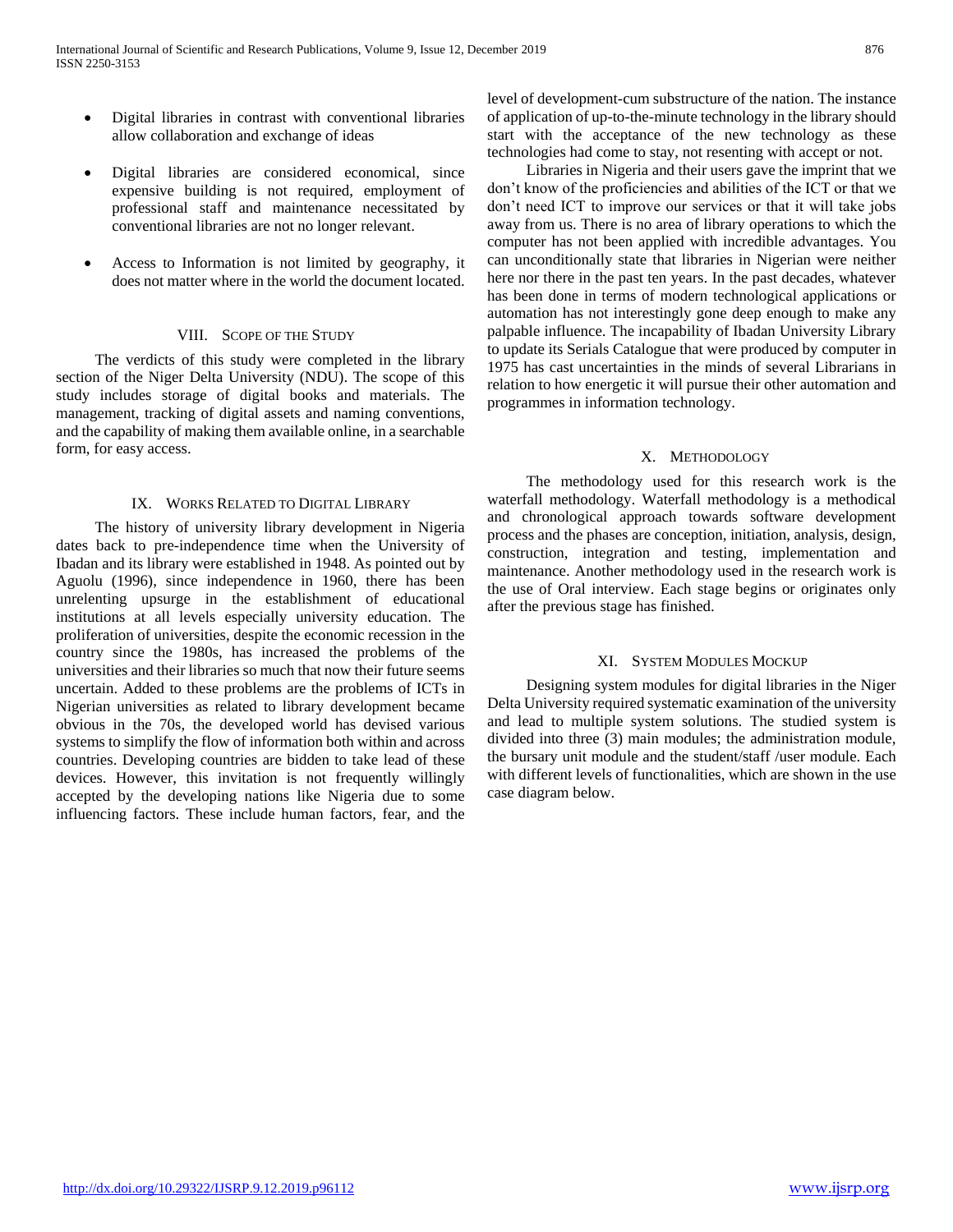

Fig 3.6.1 Use case diagram of the system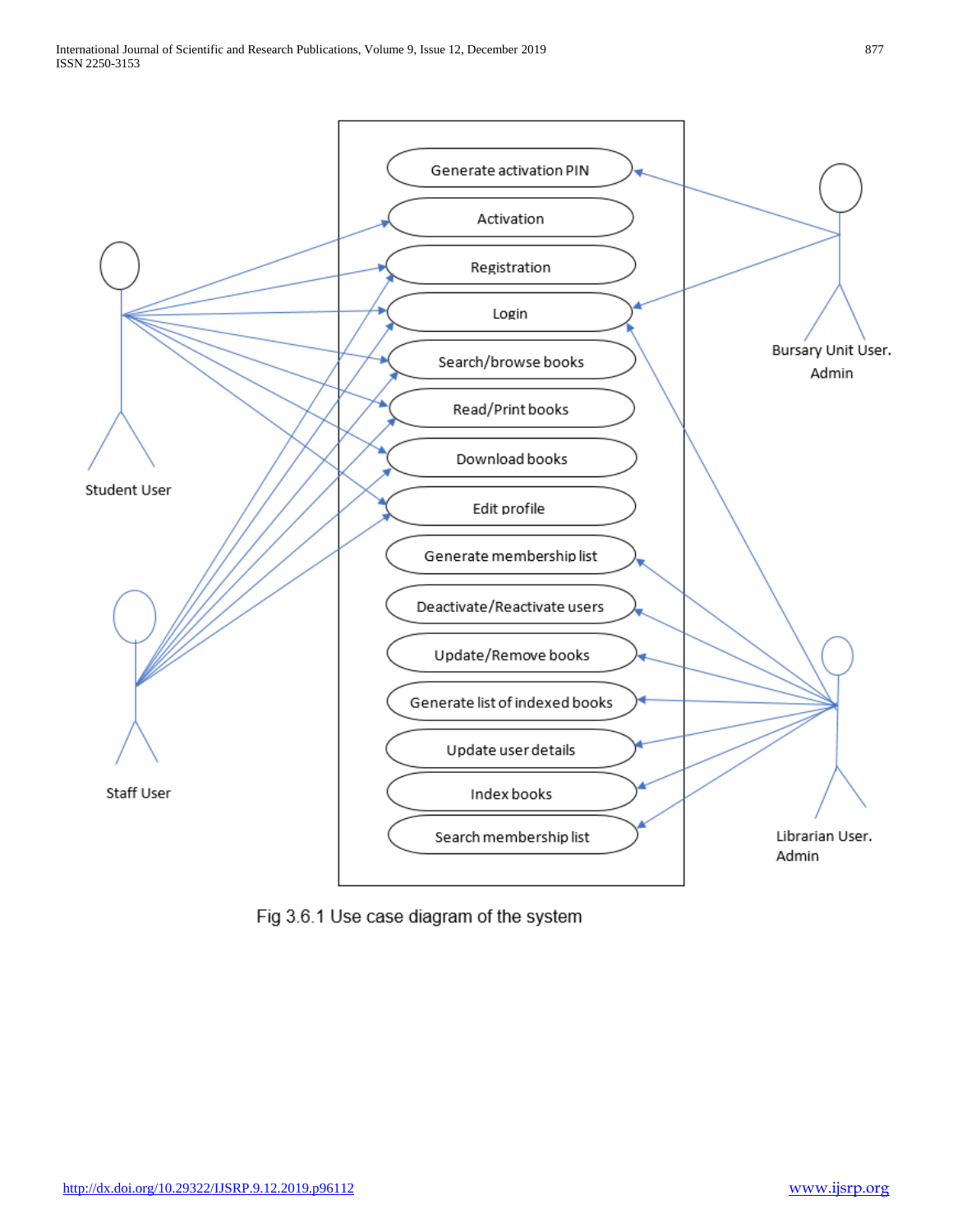

Fig 3.6.1 Use case diagram of the Librarian Admin.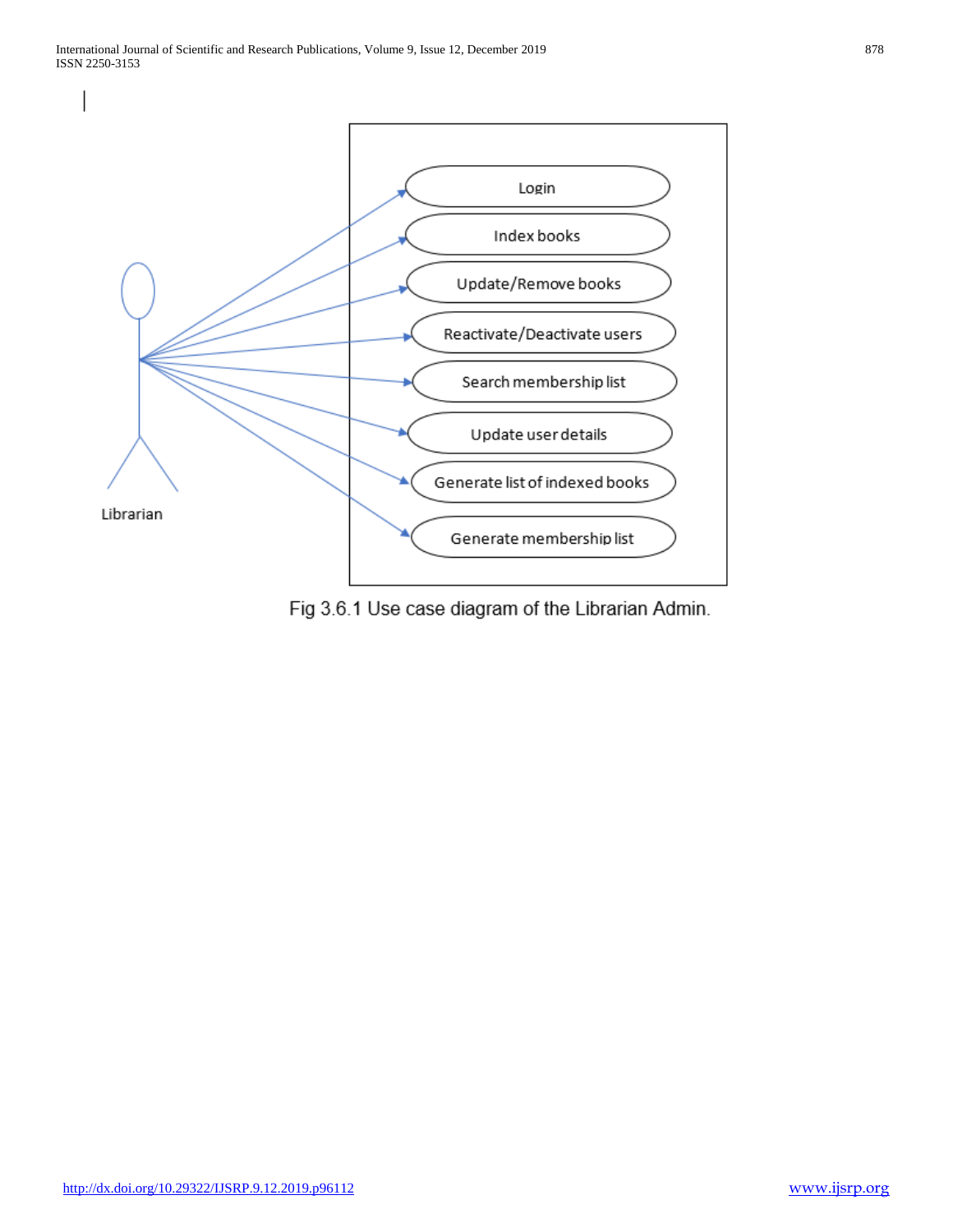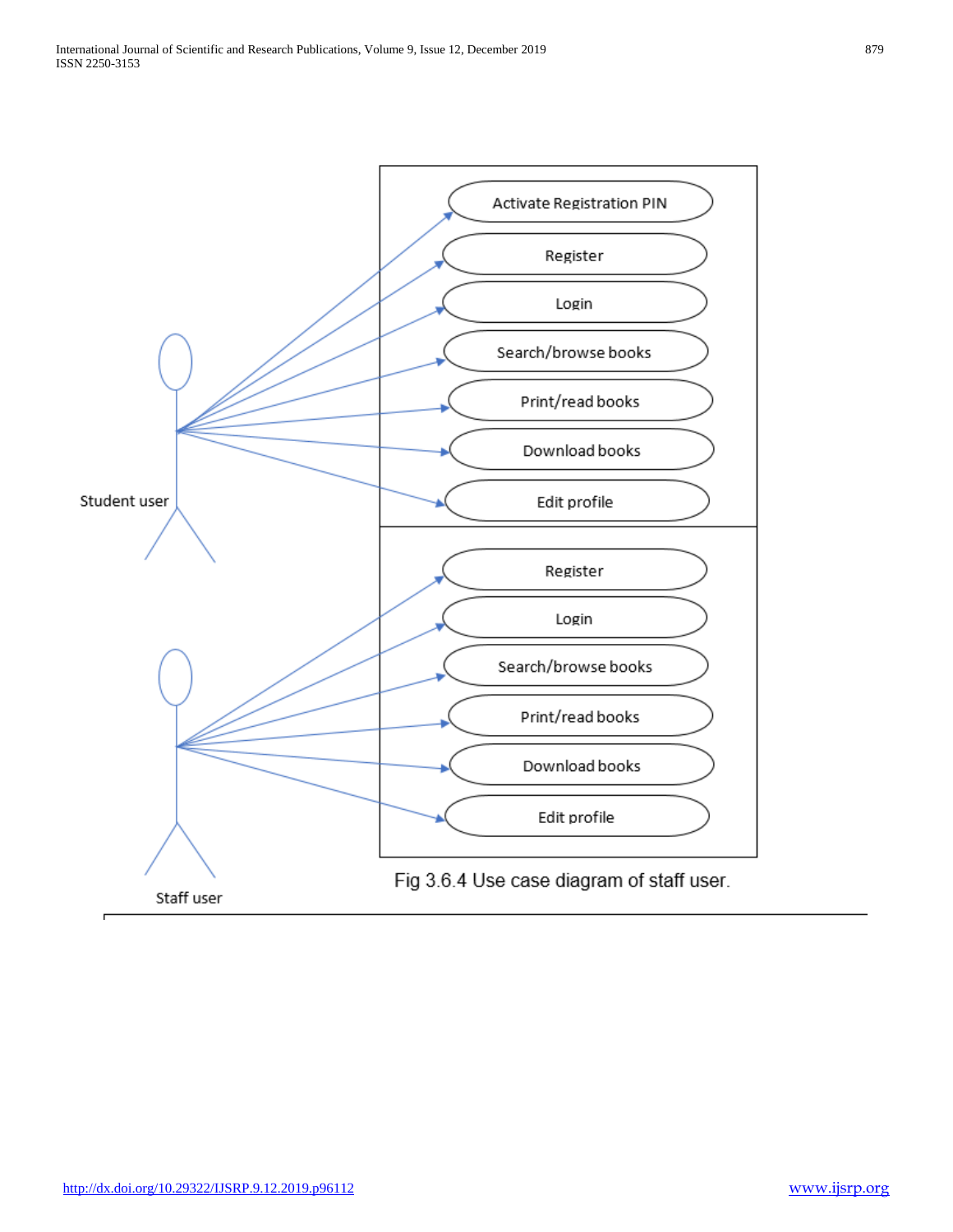International Journal of Scientific and Research Publications, Volume 9, Issue 12, December 2019 880 ISSN 2250-3153



Level zero dataflow diagram of the system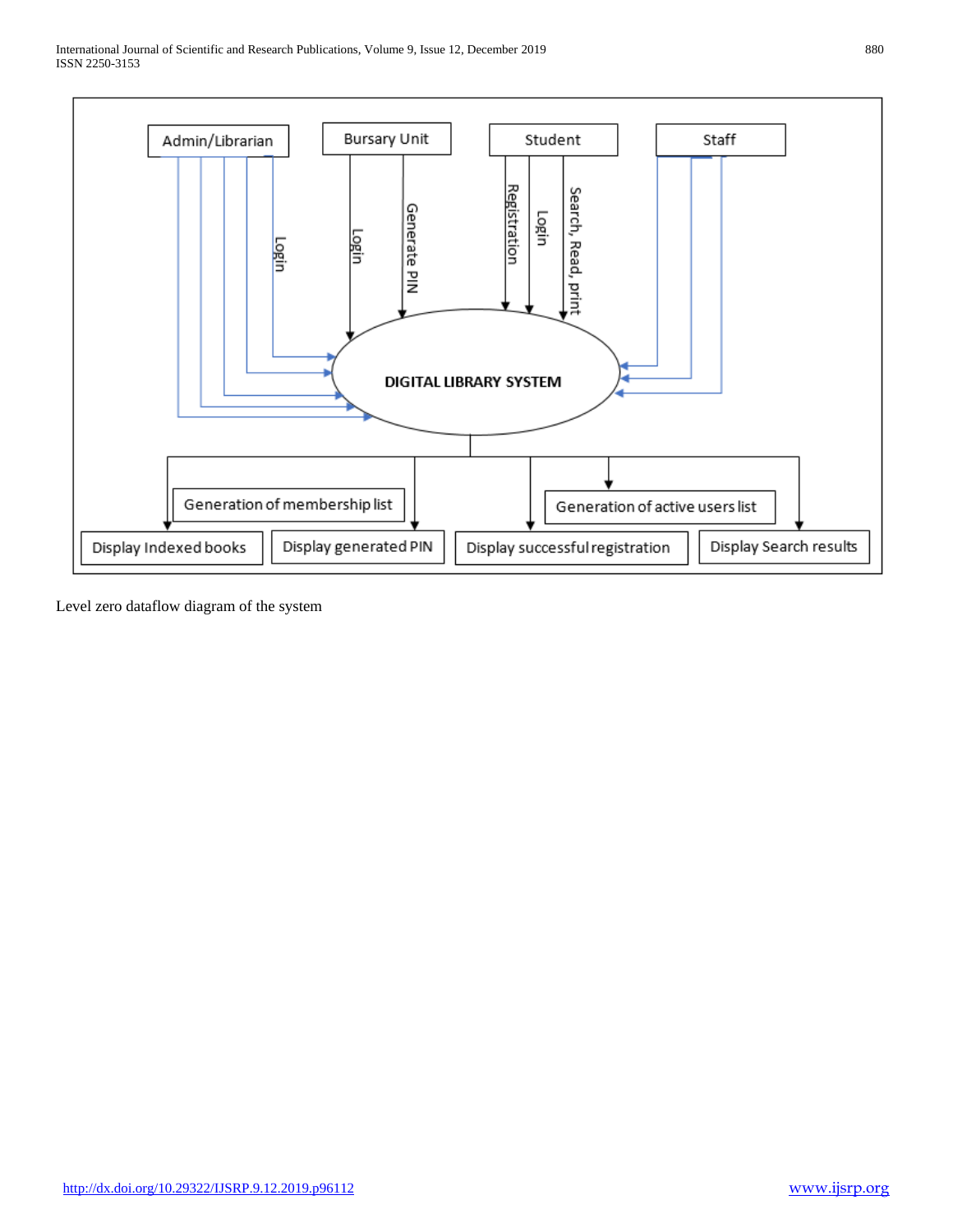

Level one dataflow diagram of the system

# **Technology for Software Development**

Multiple software technologies were employed in the development of the system. This is always the case in web application development. There is currently no one technology that does it all as opposed to desktop and mobile application development. These technologies include:

- HTML5 for webpage structuring and client-side scripting
- CSS3 for styling modules
- JavaScript for user feedback.
- PHP for server-side scripting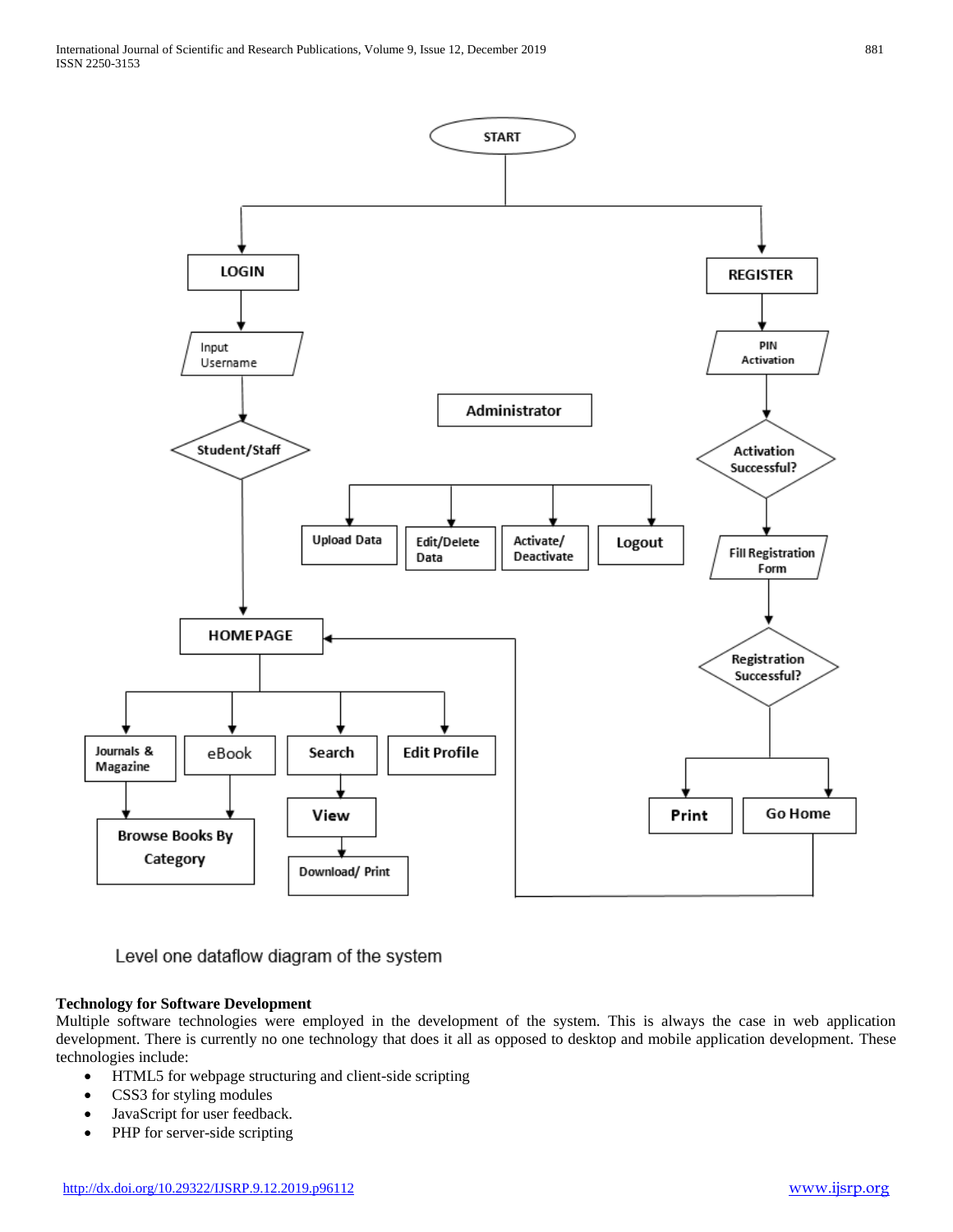International Journal of Scientific and Research Publications, Volume 9, Issue 12, December 2019 882 ISSN 2250-3153

MySQL Database

### **HTML5**

The first thing to realize about HTML5 is, it is not a single entity. It is comprised of many elements, including the fifth revision of HTML, CSS3 and many JavaScript APIs. It allows you to use the multimedia experience of the desktop on the web. Prior to this technology, experiences of this kind could only work on the desktop. With HTML5, developers can create apps and websites that function like desktop applications, which allow you to use the web platform to reach all of your users at once. Users no longer have to download apps for multiple devices; they can start an app by clicking on a link or button and not have to worry about having the latest update. An interesting aspect of HTML5 is that it will allow you to create apps that function even when not connected or when your system is offline. The trick is being able to store the assets and content locally. When this done, the app works, regardless of where you go or if your system is online. Another positive aspect of the offline features is being able to store data in the cache or in such a way that allows the data to be retained even if the page is reloaded. With HTML5, you can make use of a wide variety of graphics elements, such as animation, games and movies (Nathan, 2013).

#### **CSS**

Cascading Style Sheet (CSS) is used to style modules and interfaces written in HTML, the language can be applied to any kind of HTML document. CSS is a cornerstone specification of the web and almost all web pages use CSS style sheets to describe their presentation. CSS is design primarily to enable the separation of document content from document presentation, including elements such as the layout, colors, and fonts. This separation can improve content accessibility, provide more flexibility and control in the specification of presentation characteristics, enable multiple pages to share formatting and reduce complexity and repetition in the structural content.

## **PHP**

PHP is a server-side scripting language designed for web development but also used as a general-purpose programming language. As of January 2013, PHP was installed on more than 240 million websites (39% of those sampled) and 2.1 Million web servers. Originally created by Ramus Lerdorf in 1994. PHP originally stood for Personal Home Page, it now stands for PHP (Hypertext Preprocessor), a recursive acronym. PHP code can be simply mixed with HTML code, or it can be used in combination with various template engines and web frameworks.

MySQL Database was used for the database implementation of the system because it is flexible and easy to understand. The major reasons for using MySQL include:

## XII. CONCLUSION

 This study has recognized that digitization is an indispensable job in current day libraries. If a library is to live up to present challenges, it must go digital, that is, provide digital contents and services. This will empower it preservation of threatened library resources, improve the productivity of information search mechanisms and boost access to library resources. It is indispensable for the library management to provide policy guidelines and eloquent plans for the exercise. Digital library, also known as virtual library, has fully-fledged to a special field of study. Courses of training and research opportunities are now made available in this area of specialization by some university

### XIII. RECOMMENDATION

 With the knowledge of the significance of digitization, it is my suggestion that a yearly division or pecuniary allocation be made for it the use of library. This is necessitated due to the fact it is not a one-time activity. Libraries keep on obtaining materials, some of which have to be digitized. In Nigeria, ten percent of all financial allocations to the university are meant for the university library. Such practice should be extended to digitization exercise.

#### **REFERENCES**

- [1] https://nairaproject.com/projects/3719.html
- [2] Chemistry Research Journal, 2016, 1(5): 37-50
- [3] L. A. Ogunsola (2005): Nigerian University Libraries and the Challenges of Globalization: The Way forward. J. Soc. Sci., 10(3): 199-205 (2005)
- [4] Aguolu, I. E. (1996). Nigerian University Libraries: What Future? *The International Information and Library Review,* 28(3), 261.
- [5] Ajayi, G. O. (2000). *Challenge to Nigeria of Globalization and the Information Age.* Keynote address at the Workshop on National Information Communication Infrastructure (NICI) Policy Plans and Strategies for Implementation, Maitama, Abuja.
- [6] Hanumat G. Sastry (2011) User Interface Design Challenges for Digital Libraries. Volume 15–No.6, February 2011
- [7] Maurice P. Marchant (1991). Library & Information Science Research 13(3) · What Motivates Adult Use of Public Libraries? January 1991
- [8] Gary Marchionini, Catherine Plaisant, and Anita Komlodi (). The People in Digital Libraries: Multifaceted Approaches to Assessing Needs and Impact. https://ils.unc.edu/~march/revision.pdf
- [9] HTML Goodies: An Overview of HTML5
- [10] https://www.htmlgoodies.com/html5/an-overview-of-html5.html
- [11] **Mr. Sandeep Son ().** An Extension to HTML & CSS with advanced features to build dynamic & interactive webpages. https://www.bestdotnettraining.com/html5-css3-introductory-onlinetraining

## **AUTHORS**

**First Author** – Fems, Seimiekumo Solomon, Department of Computer Science, Federal Polytechnic of Oil & Gas Ekowe, Bayelsa State, Nigeria

**Second Author** – Zifawei O. Kennedy, School of Management Sciences, Federal Polytechnic of Oil & Gas Ekowe, Bayelsa State, Nigeria , ziffivan@gmail.com